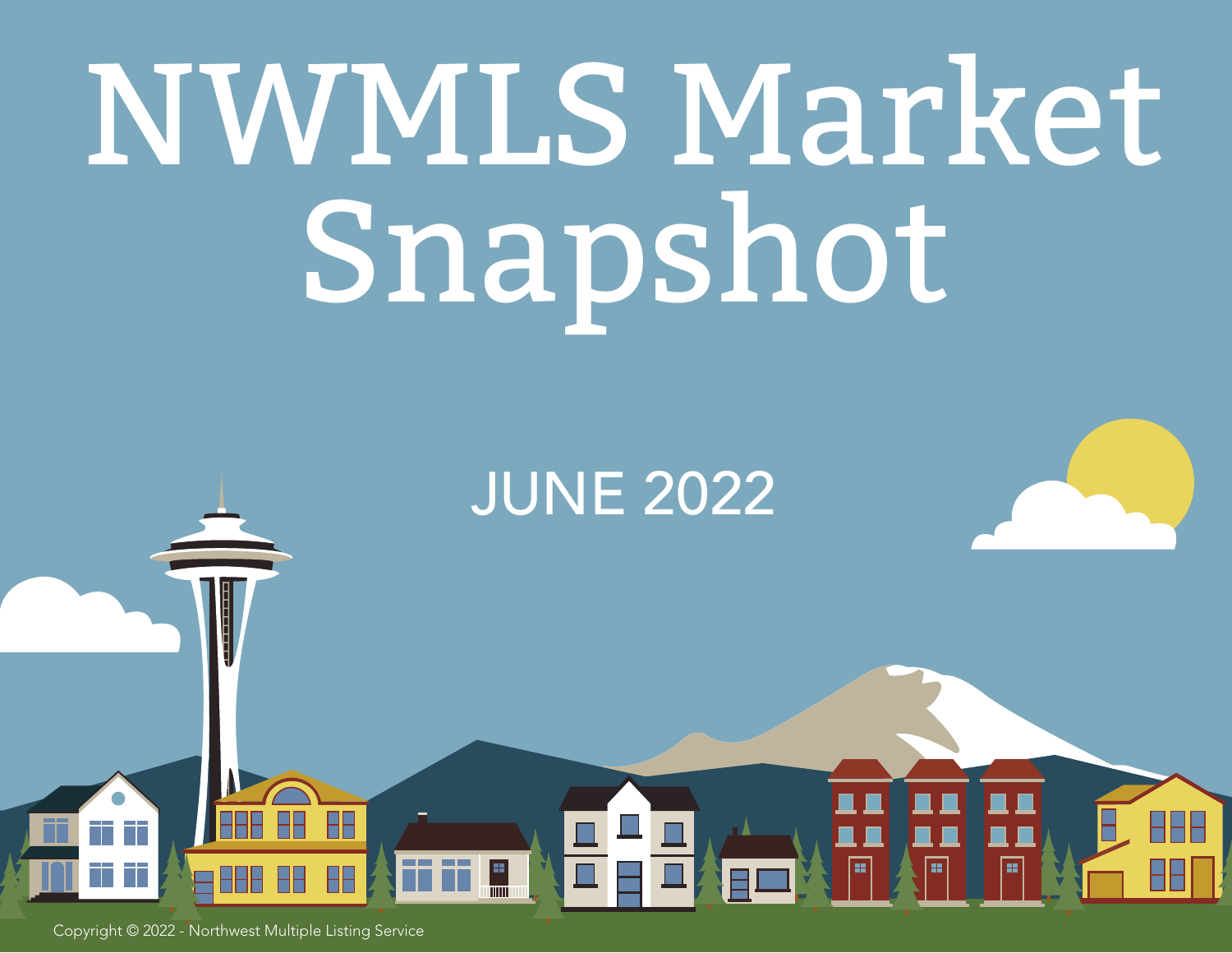#### NWMLS JUNE 2022 CLOSED SALES





The median closed price for residential homes & condos increased

10.4%1

from June 2021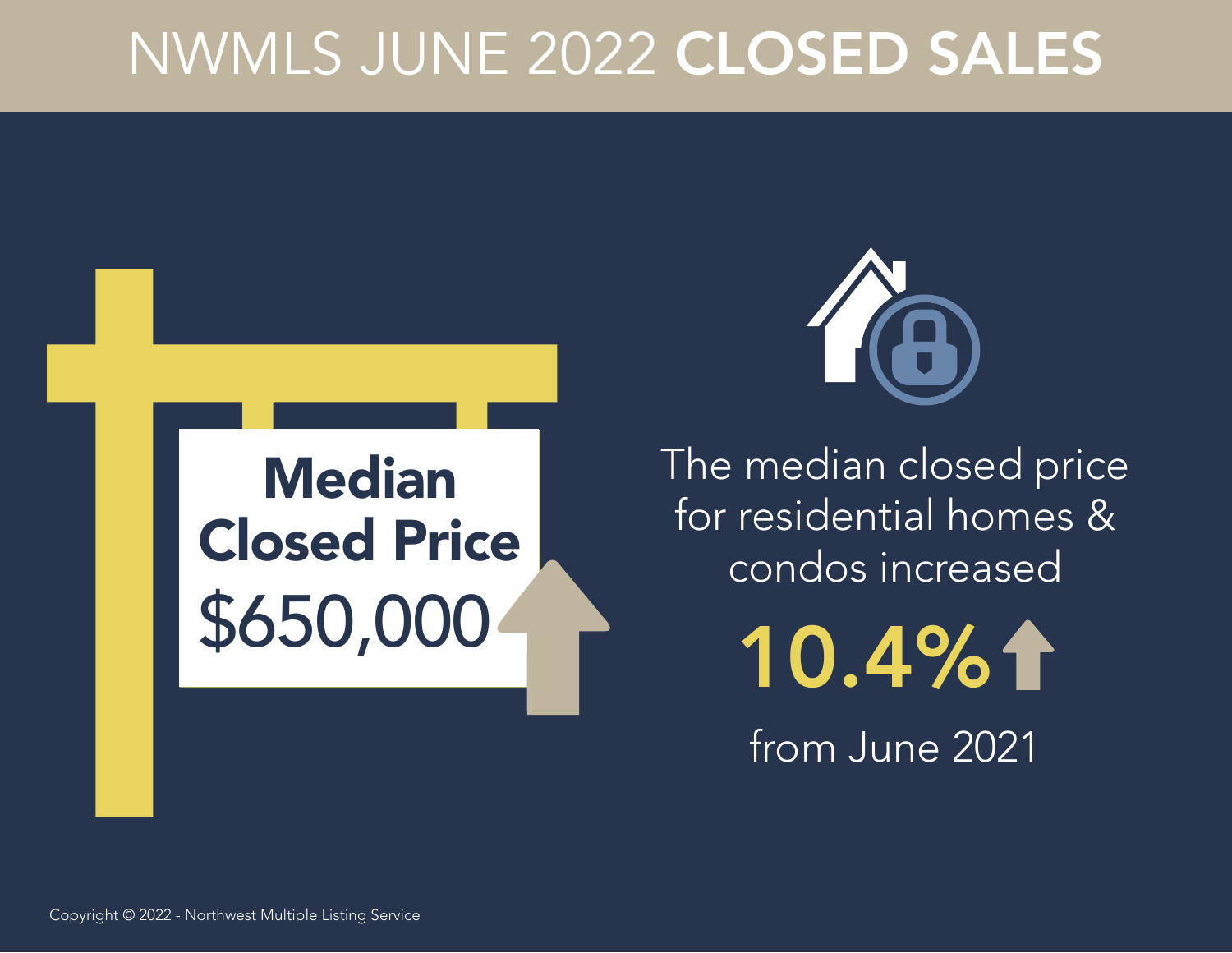#### NWMLS JUNE 2022 CLOSED SALES



#### NWMLS brokers sold

## 9,047

residential homes & condos in total in June 2022

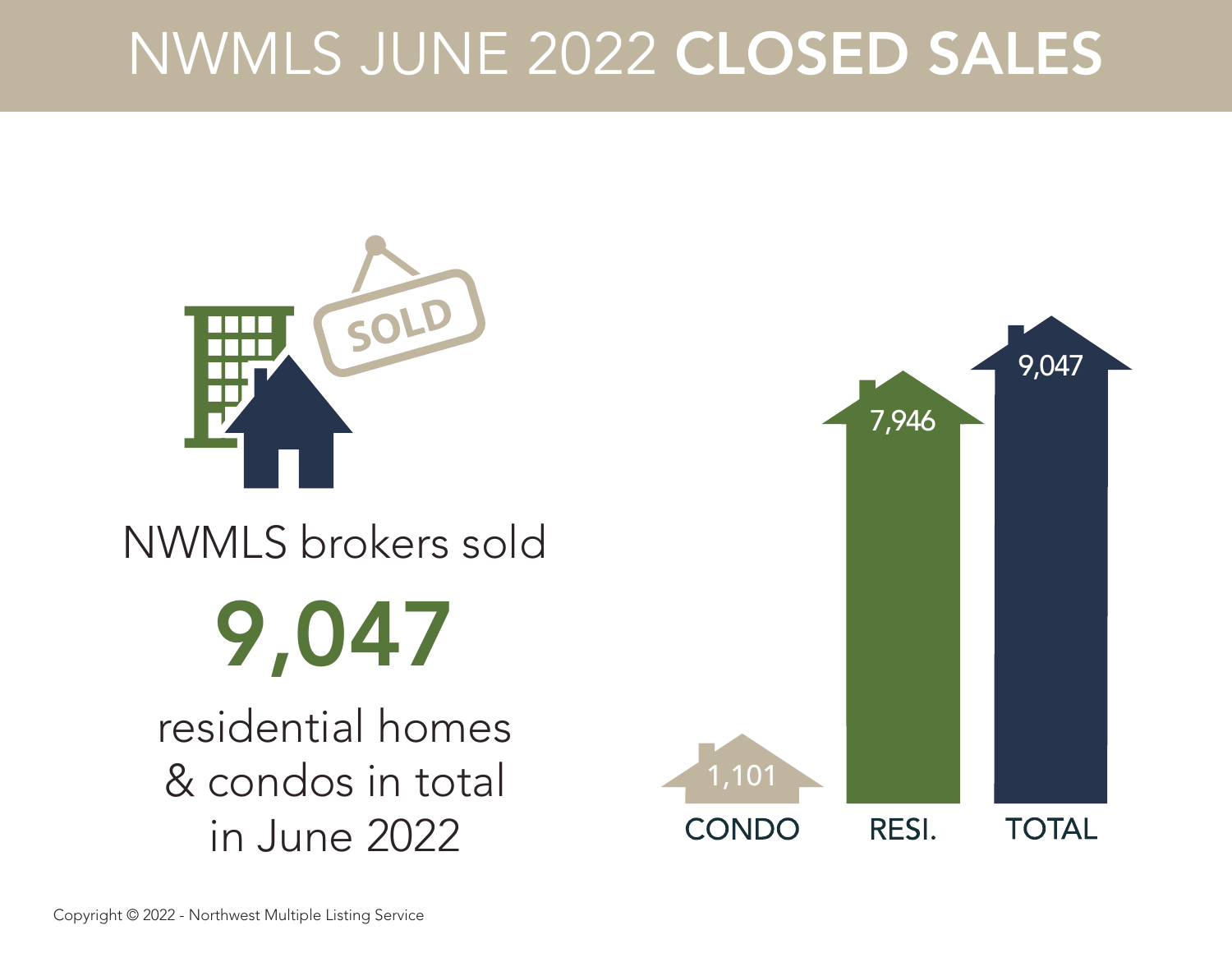#### NWMLS JUNE 2022 CLOSED SALES



The total dollar value of closed sales for residential homes in June 2022 was \$6.61 Billion and was for condominiums \$640 Million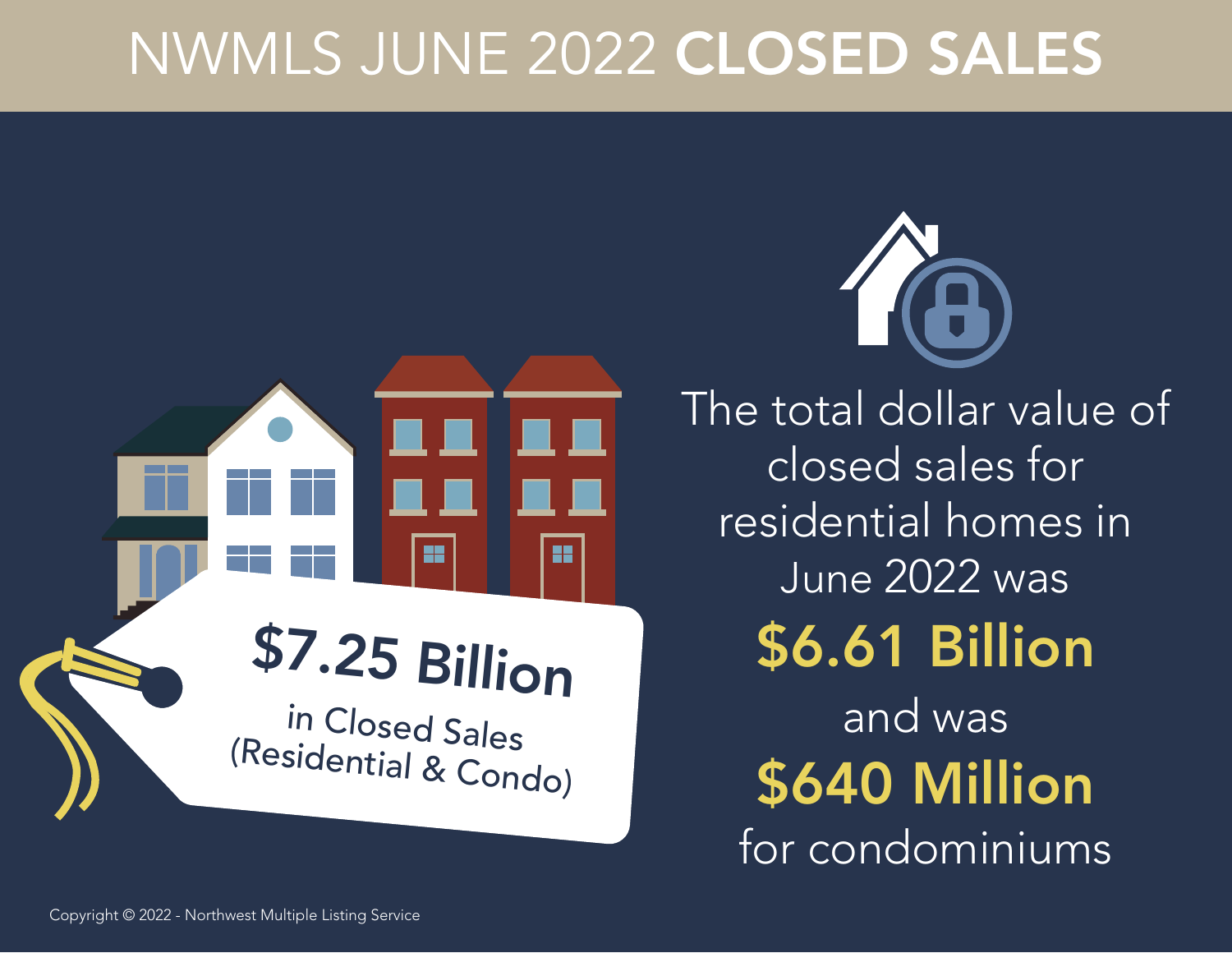#### NWMLS JUNE 2022 NEW CONSTUCTION

![](_page_4_Picture_1.jpeg)

## 763 NWMLS brokers sold

new construction residential homes & condos in June 2022

![](_page_4_Picture_4.jpeg)

\$756,650

Median Sales Price in June 2022

compared to sales prices in June 2021 Increase of 11.7%1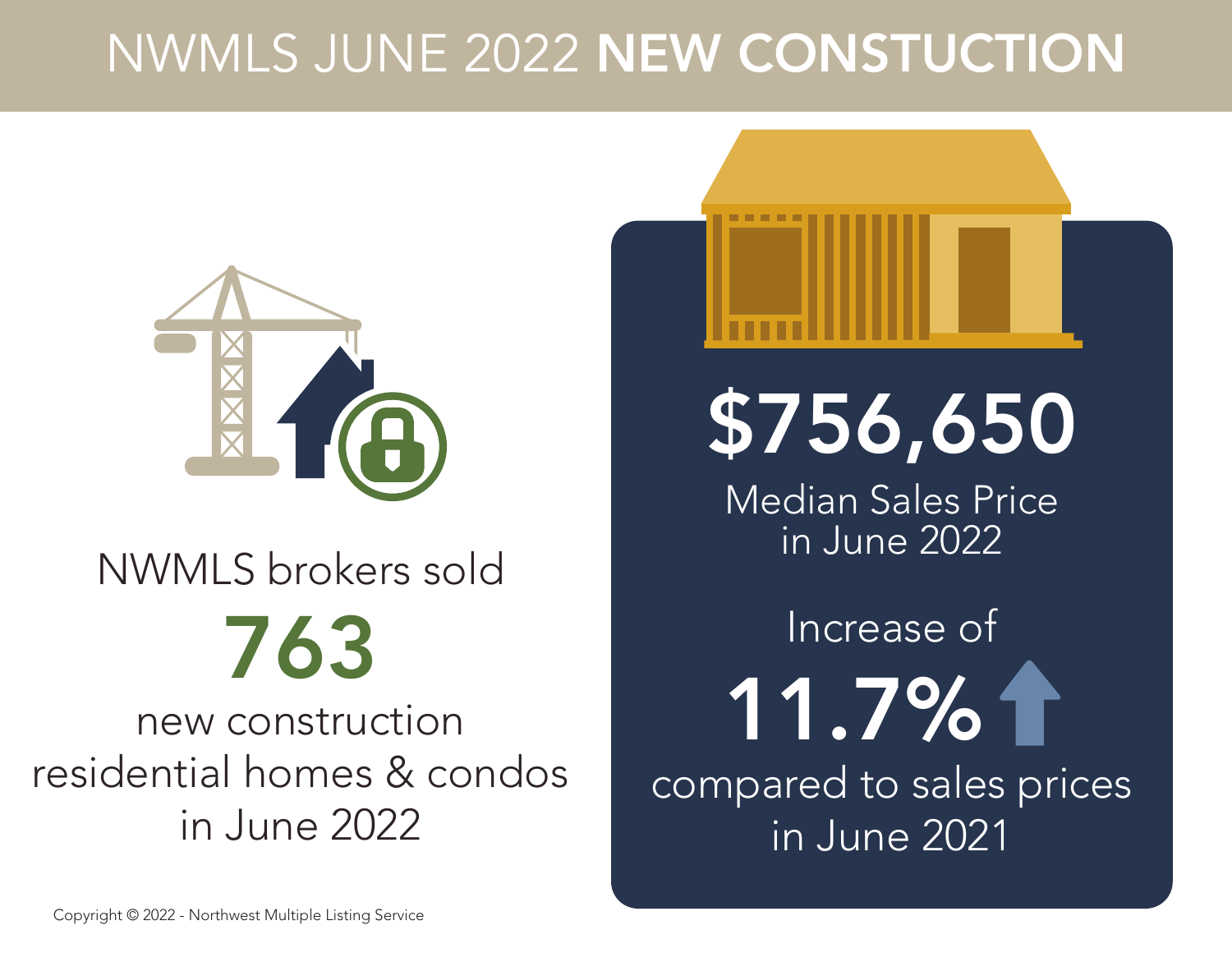#### NWMLS JUNE 2022 AVAILABLE INVENTORY

![](_page_5_Picture_1.jpeg)

#### Months of Inventory

A balanced market is considered to be 4 to 6 months by most industry experts

![](_page_5_Picture_4.jpeg)

At the current rate of sales, it would take

### 1.48 months

to sell every home that is active in the NWMLS inventory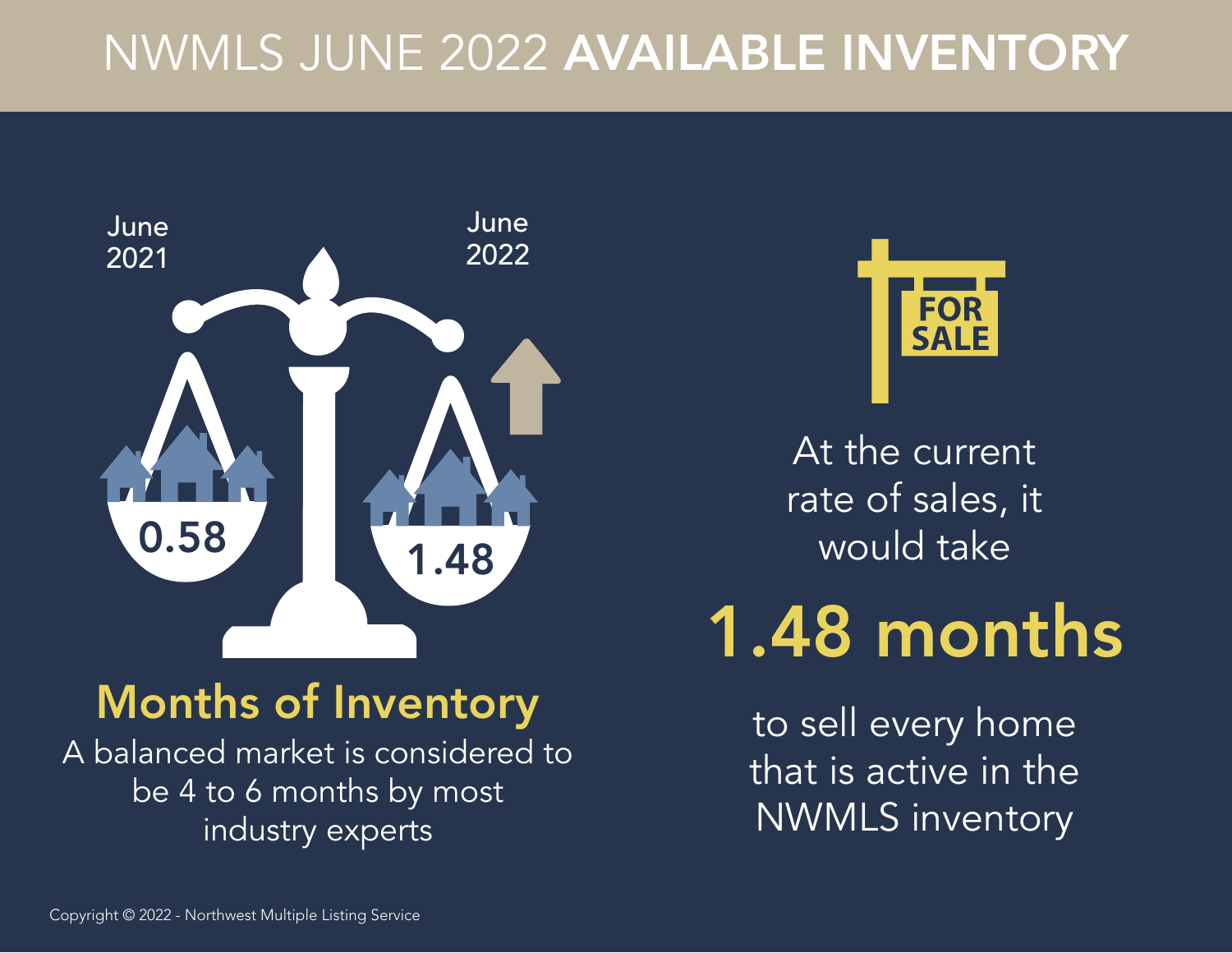#### NWMLS JUNE 2022 AVAILABLE INVENTORY

3 mos.

![](_page_6_Picture_1.jpeg)

There were

13,405

active listings in the database in June 2022

![](_page_6_Figure_5.jpeg)

#### **Months of Inventory**

A balanced market is considered to be 4 to 6 months by most industry experts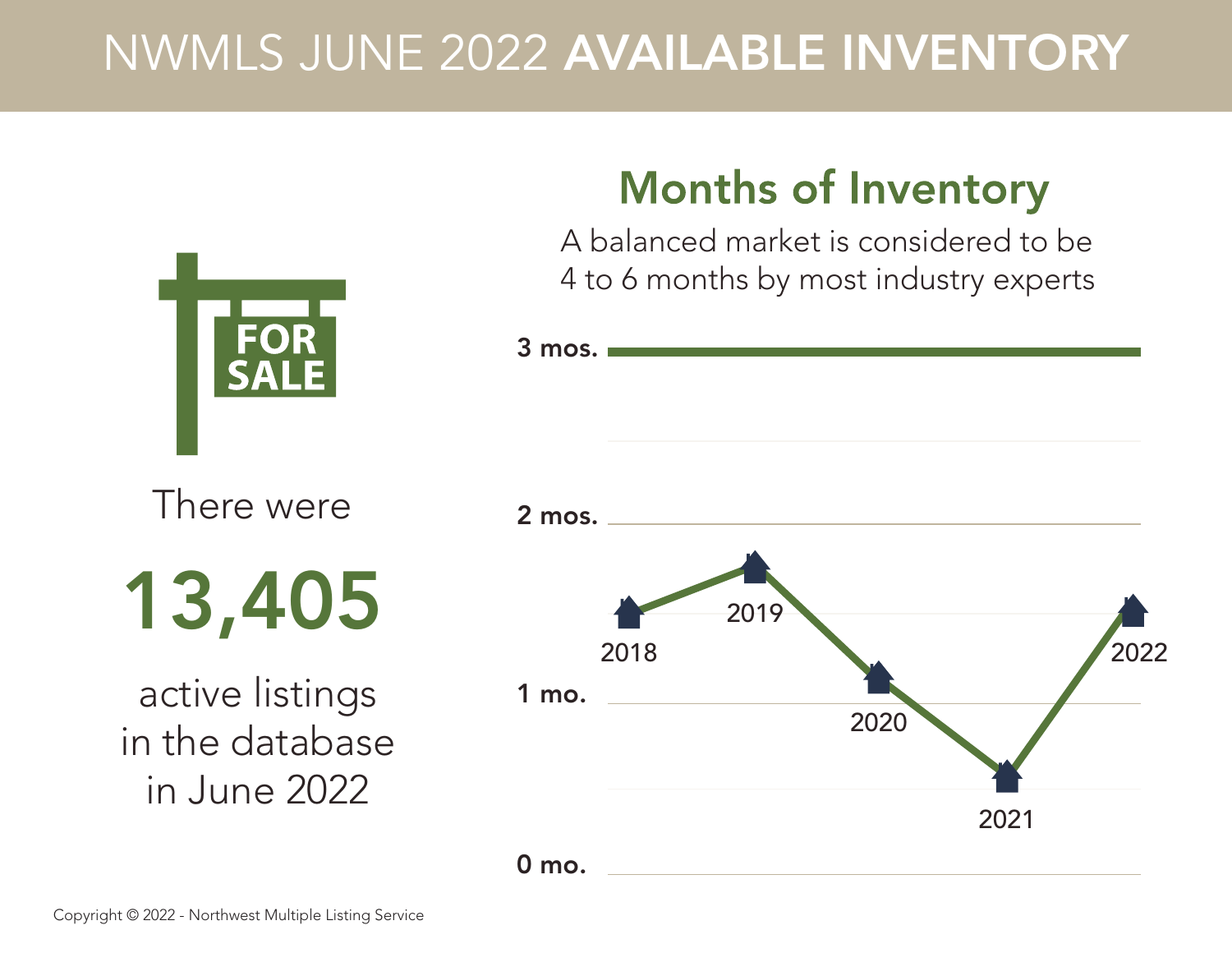#### NWMLS JUNE 2022 NEW LISTINGS

![](_page_7_Picture_1.jpeg)

![](_page_7_Picture_2.jpeg)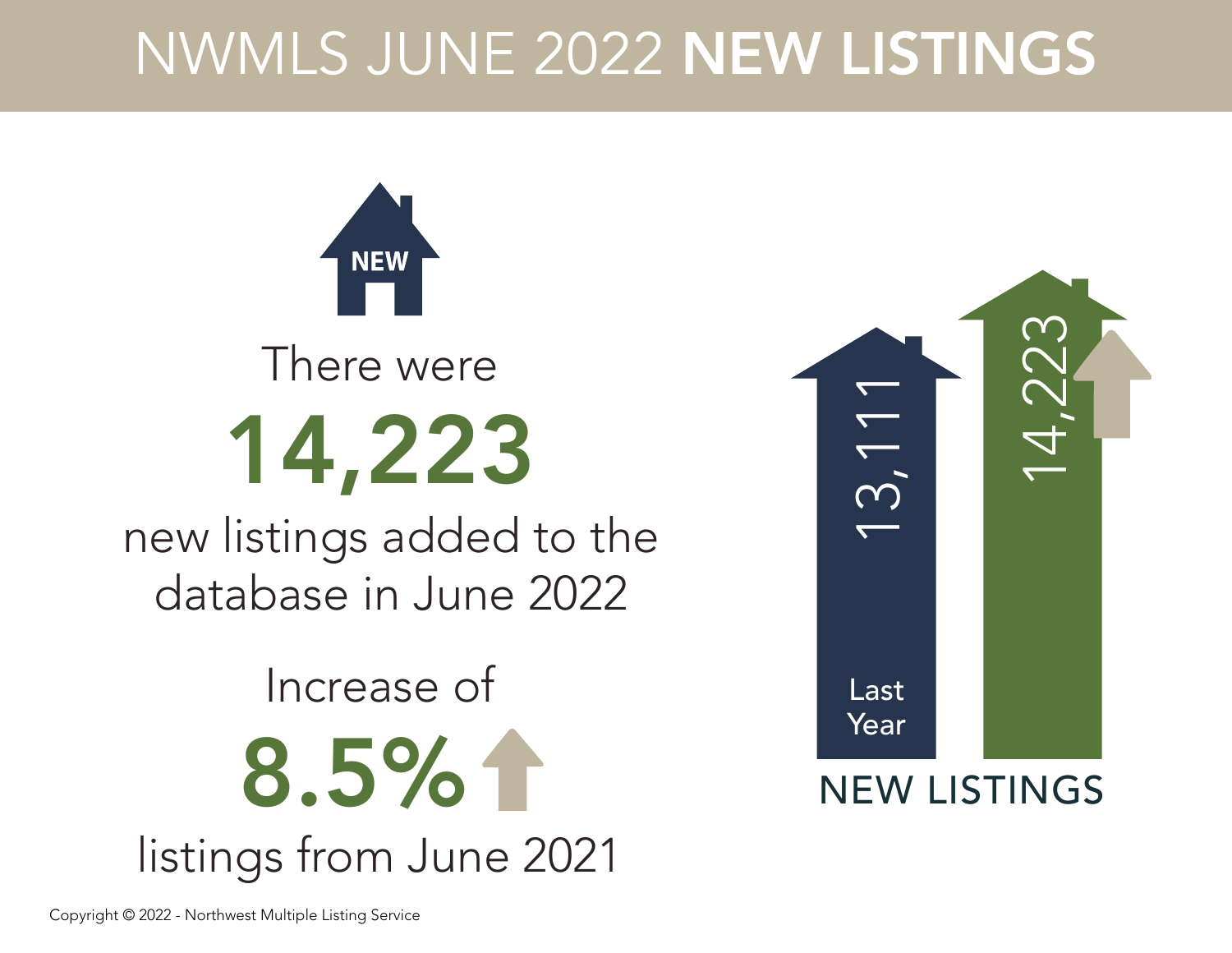#### NWMLS JUNE 2022 PENDING SALES

![](_page_8_Picture_1.jpeg)

![](_page_8_Picture_2.jpeg)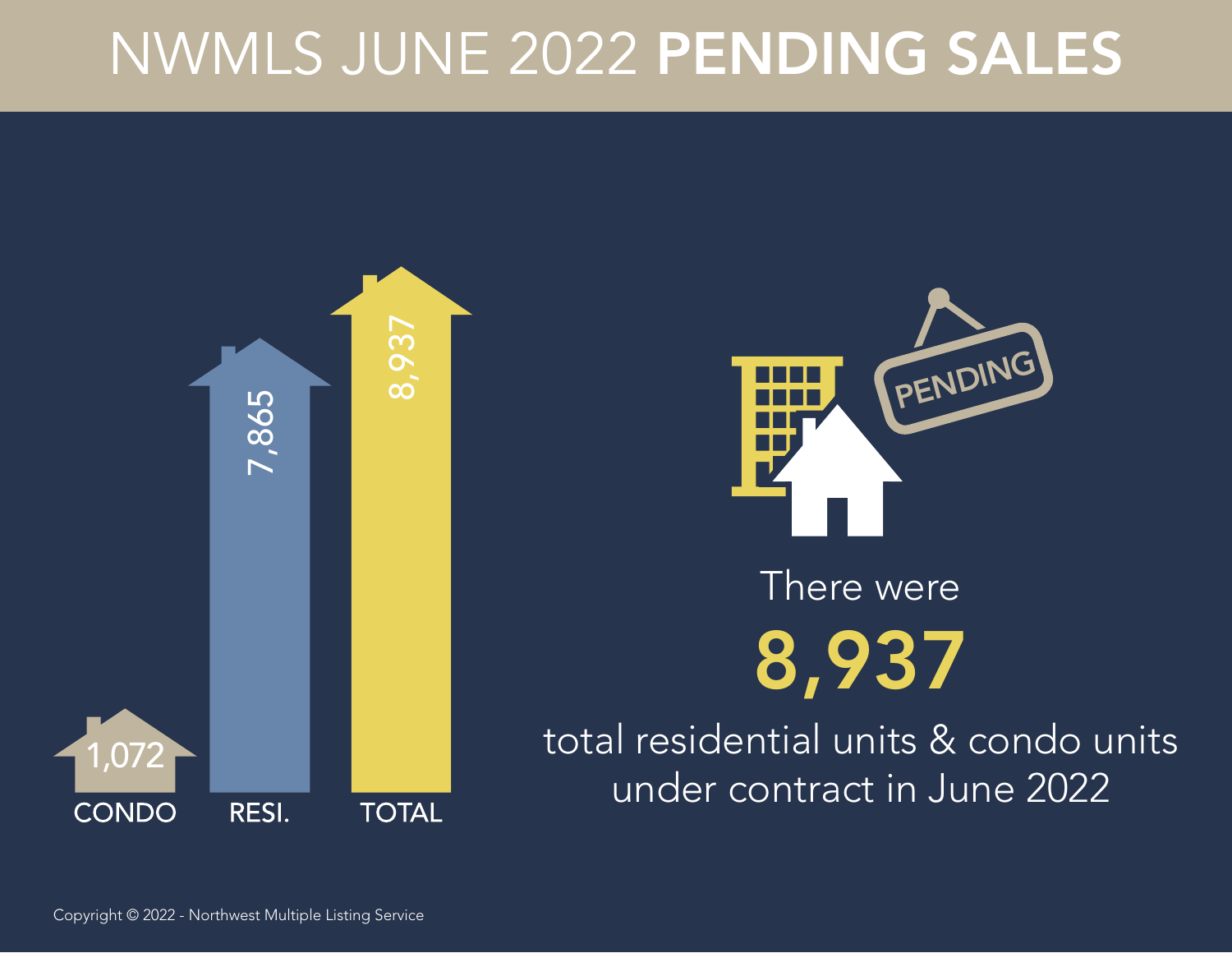#### NWMLS JUNE 2022 MEMBERSHIP

![](_page_9_Picture_1.jpeg)

34,579 There were

total NWMLS members & subscribers in June 2022

> from June 2021 Increase of 4.3%

![](_page_9_Picture_5.jpeg)

2,630 There were total member offices in June 2022

> 1.9% from June 2021 Increase of